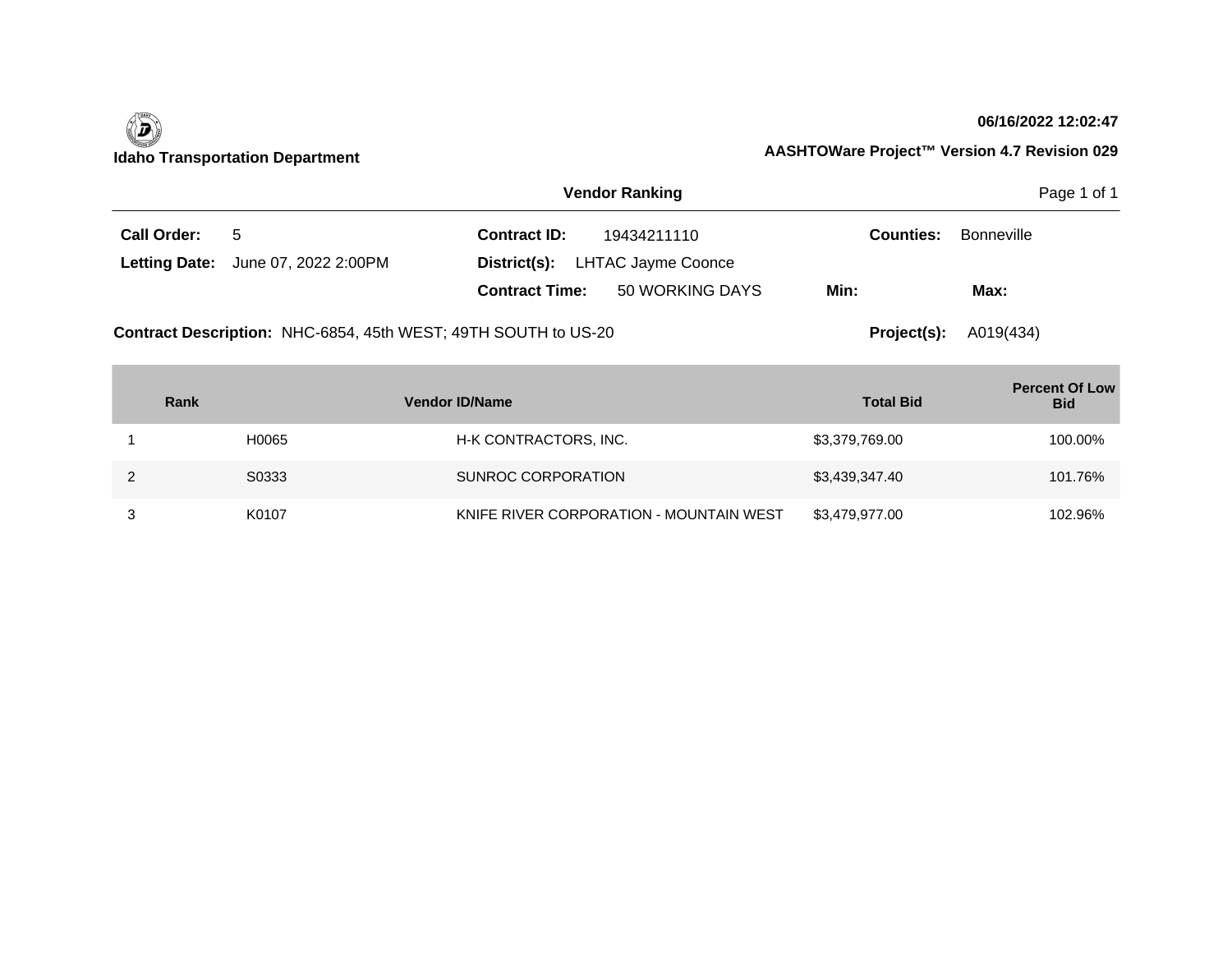#### **06/16/2022 12:02:47**

Page 1 of 7

### **Idaho Transportation Department AASHTOWare Project™ Version 4.7 Revision 029**

|                                 | <b>Tabulation of Bids</b>       |
|---------------------------------|---------------------------------|
| <b>Proposal ID: 19434211110</b> | <b>Counties: Bonneville</b>     |
| Letting Date: June 07, 2022     | District(s): LHTAC Jayme Coonce |
| Call Order: 5                   | <b>Project(s): A019(434)</b>    |

**Contract Time:** 50 WORKING DAYS

| Line No / Item ID<br><b>Item Description</b> |                                                      | (1) H-K CONTRACTORS, INC.      |                     | (2) SUNROC CORPORATION |                        | (3) KNIFE RIVER<br><b>CORPORATION - MOUNTAIN</b><br><b>WEST</b> |                   |                   |
|----------------------------------------------|------------------------------------------------------|--------------------------------|---------------------|------------------------|------------------------|-----------------------------------------------------------------|-------------------|-------------------|
|                                              | Alt Set / Alt Member                                 | <b>Quantity and Units</b>      | <b>Unit Price</b>   | <b>Ext Amount</b>      | <b>Unit Price</b>      | <b>Ext Amount</b>                                               | <b>Unit Price</b> | <b>Ext Amount</b> |
| <b>SECTION:</b>                              | 0001                                                 | 45TH WEST; 49TH SOUTH TO US-20 | <b>Cat Alt Set:</b> |                        | <b>Cat Alt Member:</b> |                                                                 | LCC:              |                   |
| 0005                                         | 203-005A                                             | (1.000)                        | 7,500.00000         | 7,500.00               | 500.00000              | 500.00                                                          | 6,500.00000       | 6,500.00          |
|                                              | <b>REM OF OBSTRUCTIONS</b>                           | LS                             |                     |                        |                        |                                                                 |                   |                   |
| 0010                                         | 203-015A                                             | 3,960.000                      | 5.00000             | 19,800.00              | 6.30000                | 24,948.00                                                       | 6.25000           | 24,750.00         |
| (APPROACHES)                                 | <b>REM OF BITUMINOUS SURF</b>                        | <b>SY</b>                      |                     |                        |                        |                                                                 |                   |                   |
| 0015                                         | 212-011A                                             | 2,131.000                      | 6.00000             | 12,786.00              | 3.75000                | 7,991.25                                                        | 6.50000           | 13,851.50         |
| <b>FIBER WATTLE</b>                          |                                                      | <b>FT</b>                      |                     |                        |                        |                                                                 |                   |                   |
| 0020                                         | 212-105A                                             | 5,000.000                      | 1.00000             | 5,000.00               | 1.00000                | 5,000.00                                                        | 1.00000           | 5,000.00          |
|                                              | <b>WATER POLLUTION AND</b><br><b>EROSION CONTROL</b> | CA                             |                     |                        |                        |                                                                 |                   |                   |
| 0025                                         | 303-022A                                             | 5,100.000                      | 22.50000            | 114,750.00             | 21.00000               | 107,100.00                                                      | 38.00000          | 193,800.00        |
|                                              | 3/4" AGGR TY B FOR BASE                              | <b>TON</b>                     |                     |                        |                        |                                                                 |                   |                   |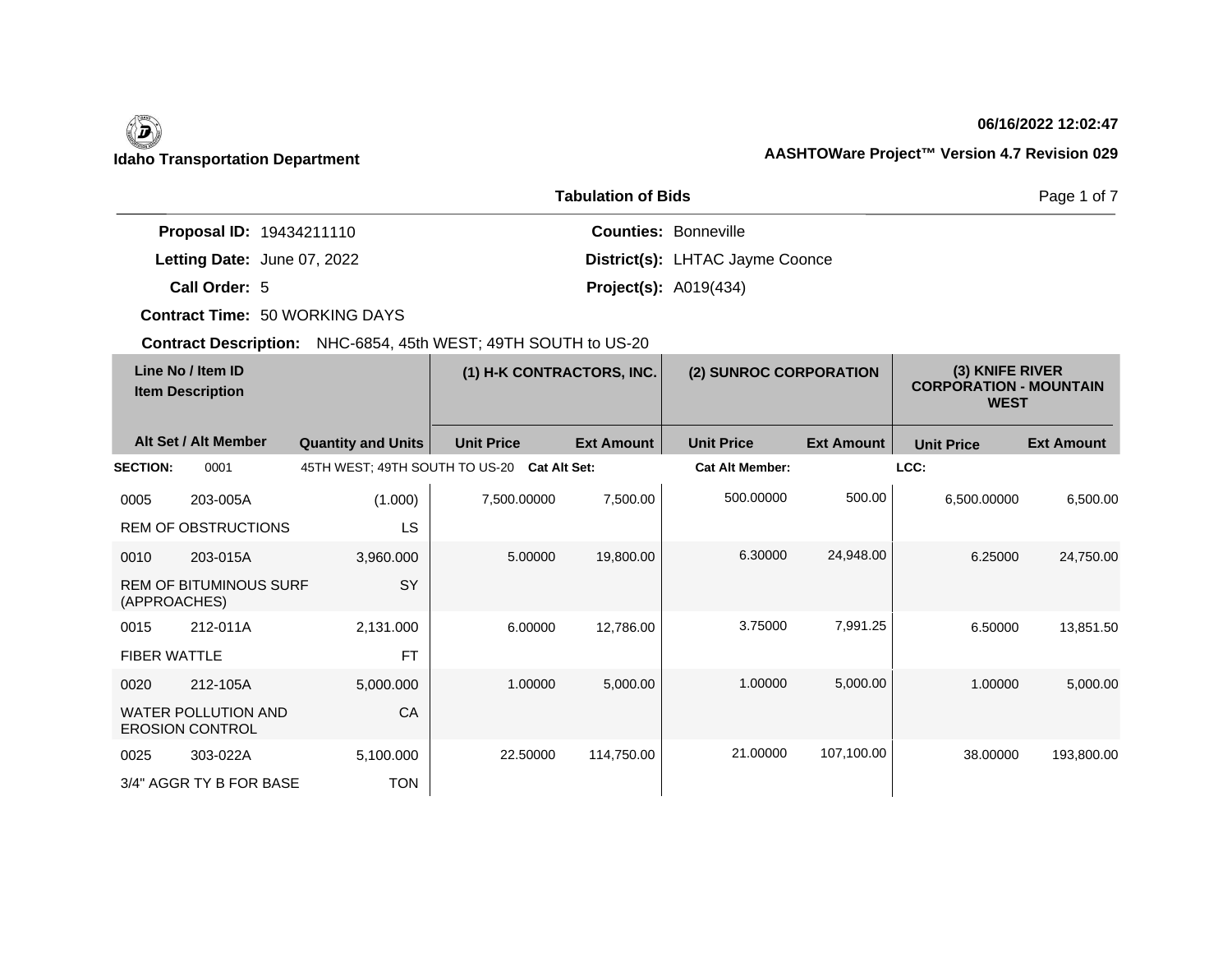#### **06/16/2022 12:02:47**

Page 2 of 7

### **Idaho Transportation Department AASHTOWare Project™ Version 4.7 Revision 029**

| <b>Tabulation of Bids</b>       |                                 |  |  |  |
|---------------------------------|---------------------------------|--|--|--|
| <b>Proposal ID: 19434211110</b> | <b>Counties: Bonneville</b>     |  |  |  |
| Letting Date: June 07, 2022     | District(s): LHTAC Jayme Coonce |  |  |  |
| Call Order: 5                   | <b>Project(s): A019(434)</b>    |  |  |  |

**Contract Time:** 50 WORKING DAYS

| Line No / Item ID<br><b>Item Description</b> |                               | (1) H-K CONTRACTORS, INC.      |                   | (2) SUNROC CORPORATION |                        | (3) KNIFE RIVER<br><b>CORPORATION - MOUNTAIN</b><br><b>WEST</b> |                   |                   |
|----------------------------------------------|-------------------------------|--------------------------------|-------------------|------------------------|------------------------|-----------------------------------------------------------------|-------------------|-------------------|
|                                              | Alt Set / Alt Member          | <b>Quantity and Units</b>      | <b>Unit Price</b> | <b>Ext Amount</b>      | <b>Unit Price</b>      | <b>Ext Amount</b>                                               | <b>Unit Price</b> | <b>Ext Amount</b> |
| <b>SECTION:</b>                              | 0001                          | 45TH WEST; 49TH SOUTH TO US-20 |                   | <b>Cat Alt Set:</b>    | <b>Cat Alt Member:</b> |                                                                 | LCC:              |                   |
| 0030                                         | 308-005A                      | 69,570.000                     | 2.75000           | 191,317.50             | 2.15000                | 149,575.50                                                      | 2.75000           | 191,317.50        |
| <b>STAB</b>                                  | <b>CEM RECYCLED ASPH BASE</b> | SY                             |                   |                        |                        |                                                                 |                   |                   |
| 0035                                         | 308-010A                      | 720.000                        | 253.00000         | 182,160.00             | 310.00000              | 223,200.00                                                      | 275.00000         | 198,000.00        |
| PORTLAND CEM                                 |                               | <b>TON</b>                     |                   |                        |                        |                                                                 |                   |                   |
| 0040                                         | 308-015A                      | 70,770.000                     | 1.60000           | 113,232.00             | 1.70000                | 120,309.00                                                      | 1.60000           | 113,232.00        |
|                                              | PULVERIZE EXISTING SURF       | <b>SY</b>                      |                   |                        |                        |                                                                 |                   |                   |
| 0045                                         | 401-020A                      | 3,500.000                      | 6.00000           | 21,000.00              | 0.01000                | 35.00                                                           | 4.00000           | 14,000.00         |
| <b>TACK COAT</b>                             | CSS-1 DIL EMUL ASPH FOR       | GAL                            |                   |                        |                        |                                                                 |                   |                   |
| 0050                                         | 402-020A                      | 54.000                         | 985.00000         | 53,190.00              | 600.00000              | 32,400.00                                                       | 1,000.00000       | 54,000.00         |
|                                              | EMUL ASPH FOR PRIME COAT      | <b>TON</b>                     |                   |                        |                        |                                                                 |                   |                   |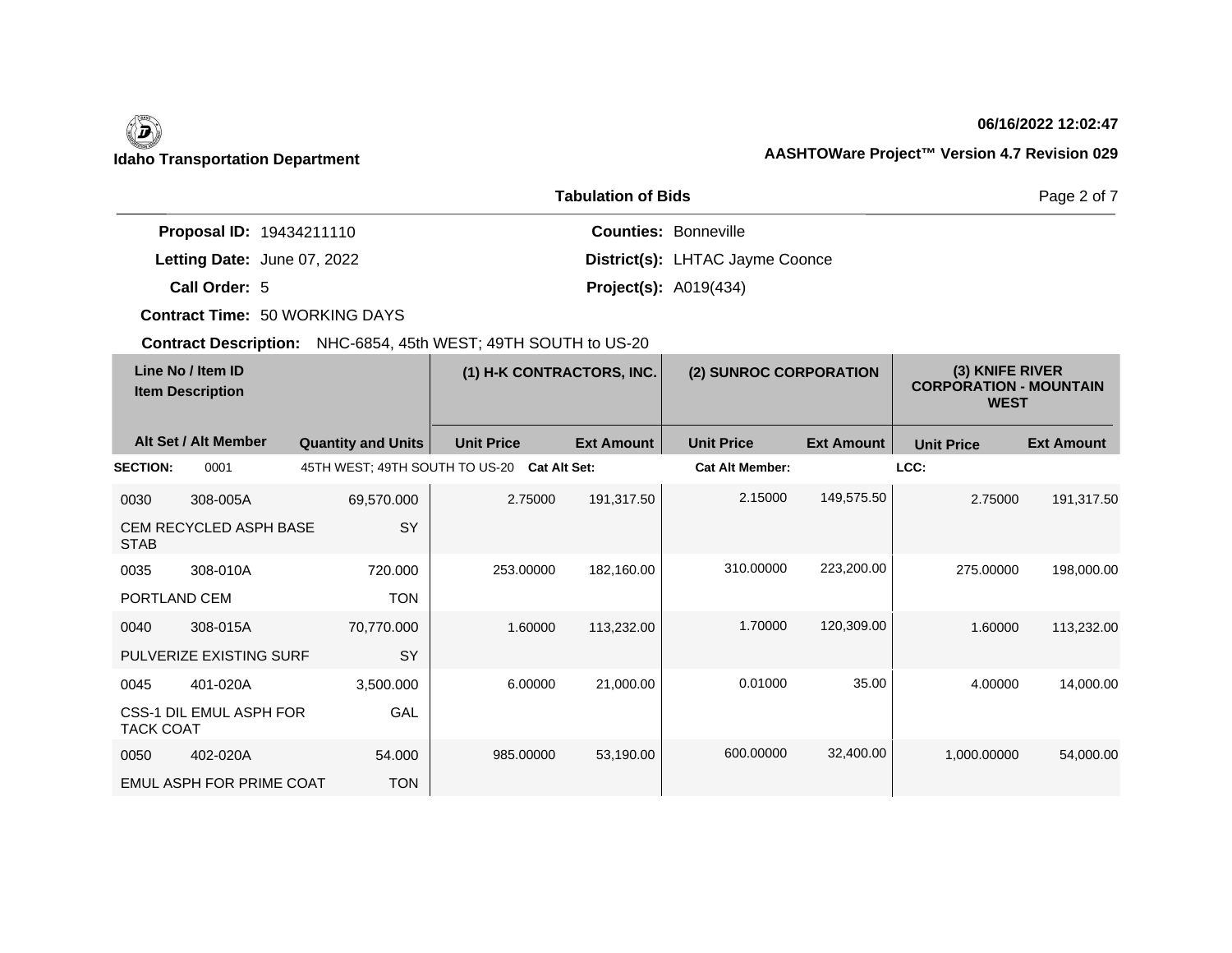#### **06/16/2022 12:02:47**

Page 3 of 7

### **Idaho Transportation Department AASHTOWare Project™ Version 4.7 Revision 029**

|                                 | <b>Tabulation of Bids</b>       |
|---------------------------------|---------------------------------|
| <b>Proposal ID: 19434211110</b> | <b>Counties: Bonneville</b>     |
| Letting Date: June 07, 2022     | District(s): LHTAC Jayme Coonce |
| Call Order: 5                   | <b>Project(s): A019(434)</b>    |

**Contract Time:** 50 WORKING DAYS

| Line No / Item ID<br><b>Item Description</b> |                                            | (1) H-K CONTRACTORS, INC.      |                     | (2) SUNROC CORPORATION |                        | (3) KNIFE RIVER<br><b>CORPORATION - MOUNTAIN</b><br><b>WEST</b> |                   |                   |
|----------------------------------------------|--------------------------------------------|--------------------------------|---------------------|------------------------|------------------------|-----------------------------------------------------------------|-------------------|-------------------|
|                                              | Alt Set / Alt Member                       | <b>Quantity and Units</b>      | <b>Unit Price</b>   | <b>Ext Amount</b>      | <b>Unit Price</b>      | <b>Ext Amount</b>                                               | <b>Unit Price</b> | <b>Ext Amount</b> |
| <b>SECTION:</b>                              | 0001                                       | 45TH WEST; 49TH SOUTH TO US-20 | <b>Cat Alt Set:</b> |                        | <b>Cat Alt Member:</b> |                                                                 | LCC:              |                   |
| 0055                                         | 405-245A                                   | 87.000                         | 800.00000           | 69,600.00              | 2,415.00000            | 210,105.00                                                      | 1,300.00000       | 113,100.00        |
| <b>APPROACH</b>                              |                                            | <b>EACH</b>                    |                     |                        |                        |                                                                 |                   |                   |
| 0060                                         | 405-455A                                   | 19,000.000                     | 110.00000           | 2,090,000.00           | 86,50000               | 1,643,500.00                                                    | 103.00000         | 1,957,000.00      |
|                                              | SUPERPAVE HMA PAV INCL<br>ASPH&ADD CL SP-5 | <b>TON</b>                     |                     |                        |                        |                                                                 |                   |                   |
| 0065                                         | 615-255A                                   | 135,000                        | 80.00000            | 10,800.00              | 38,50000               | 5,197.50                                                        | 90.00000          | 12,150.00         |
|                                              | <b>CURB (MATCH EXISTING)</b>               | <b>FT</b>                      |                     |                        |                        |                                                                 |                   |                   |
| 0070                                         | 618-025A                                   | 11.000                         | 600.00000           | 6,600.00               | 550.00000              | 6,050.00                                                        | 700.00000         | 7,700.00          |
|                                              | <b>STREET MONUMENT</b>                     | <b>EACH</b>                    |                     |                        |                        |                                                                 |                   |                   |
| 0075                                         | 626-010A                                   | 553.000                        | 14.75000            | 8,156.75               | 18.75000               | 10,368.75                                                       | 15.00000          | 8,295.00          |
| <b>CONTROL SIGNS</b>                         | <b>TEMPORARY TRAFFIC</b>                   | <b>SF</b>                      |                     |                        |                        |                                                                 |                   |                   |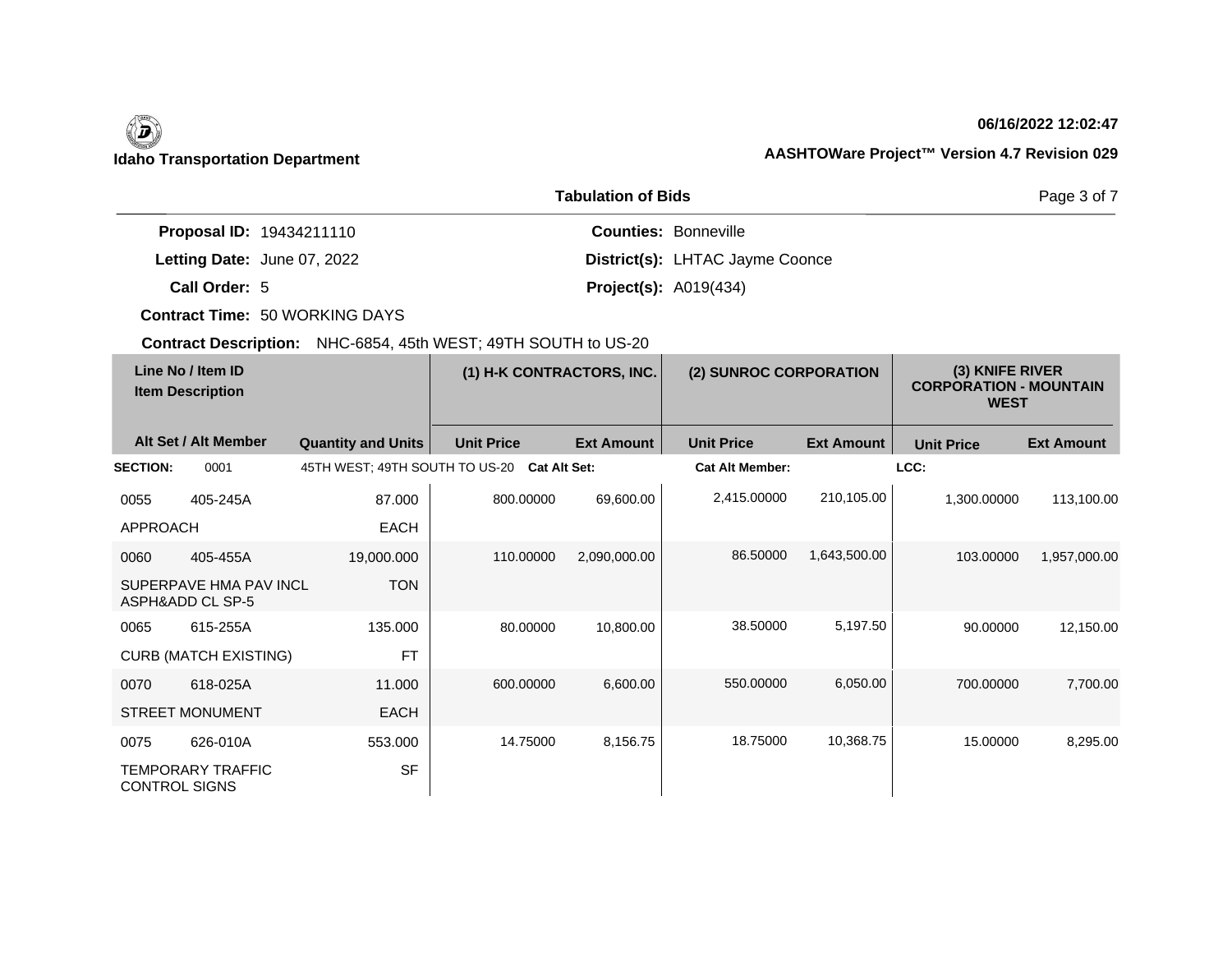#### **06/16/2022 12:02:47**

Page 4 of 7

### **Idaho Transportation Department AASHTOWare Project™ Version 4.7 Revision 029**

|                                 | <b>Tabulation of Bids</b>       |  |  |  |  |
|---------------------------------|---------------------------------|--|--|--|--|
| <b>Proposal ID: 19434211110</b> | <b>Counties: Bonneville</b>     |  |  |  |  |
| Letting Date: June 07, 2022     | District(s): LHTAC Jayme Coonce |  |  |  |  |
| Call Order: 5                   | <b>Project(s): A019(434)</b>    |  |  |  |  |

**Contract Time:** 50 WORKING DAYS

| Line No / Item ID<br><b>Item Description</b> |                              | (1) H-K CONTRACTORS, INC.      |                   | (2) SUNROC CORPORATION |                        | (3) KNIFE RIVER<br><b>CORPORATION - MOUNTAIN</b><br><b>WEST</b> |                   |                   |
|----------------------------------------------|------------------------------|--------------------------------|-------------------|------------------------|------------------------|-----------------------------------------------------------------|-------------------|-------------------|
|                                              | Alt Set / Alt Member         | <b>Quantity and Units</b>      | <b>Unit Price</b> | <b>Ext Amount</b>      | <b>Unit Price</b>      | <b>Ext Amount</b>                                               | <b>Unit Price</b> | <b>Ext Amount</b> |
| <b>SECTION:</b>                              | 0001                         | 45TH WEST; 49TH SOUTH TO US-20 |                   | <b>Cat Alt Set:</b>    | <b>Cat Alt Member:</b> |                                                                 | LCC:              |                   |
| 0080                                         | 626-040A                     | 19.000                         | 232.00000         | 4,408.00               | 300.00000              | 5,700.00                                                        | 250.00000         | 4,750.00          |
| <b>BARRICADE TY3</b>                         |                              | <b>EACH</b>                    |                   |                        |                        |                                                                 |                   |                   |
| 0085                                         | 626-100B                     | 5,000.000                      | 1.00000           | 5,000.00               | 1.00000                | 5,000.00                                                        | 1.00000           | 5,000.00          |
| <b>CONT ITEMS</b>                            | MISC TEMPORARY TRAF          | CA                             |                   |                        |                        |                                                                 |                   |                   |
| 0090                                         | 626-105A                     | 150.000                        | 71.50000          | 10,725.00              | 75.00000               | 11,250.00                                                       | 75,00000          | 11,250.00         |
|                                              | <b>TRAF CNTL MAINTENANCE</b> | <b>HR</b>                      |                   |                        |                        |                                                                 |                   |                   |
| 0095                                         | 626-120A                     | 160.000                        | 71.50000          | 11,440.00              | 75.00000               | 12,000.00                                                       | 75.00000          | 12,000.00         |
|                                              | <b>FLAGGER CONTROL</b>       | <b>HR</b>                      |                   |                        |                        |                                                                 |                   |                   |
| 0100                                         | 630-025A                     | 103,800.000                    | 0.11000           | 11,418.00              | 0.12000                | 12,456.00                                                       | 0.12000           | 12,456.00         |
| <b>WATERBORNE</b>                            | <b>LONGITUDINAL PAV MKG-</b> | <b>FT</b>                      |                   |                        |                        |                                                                 |                   |                   |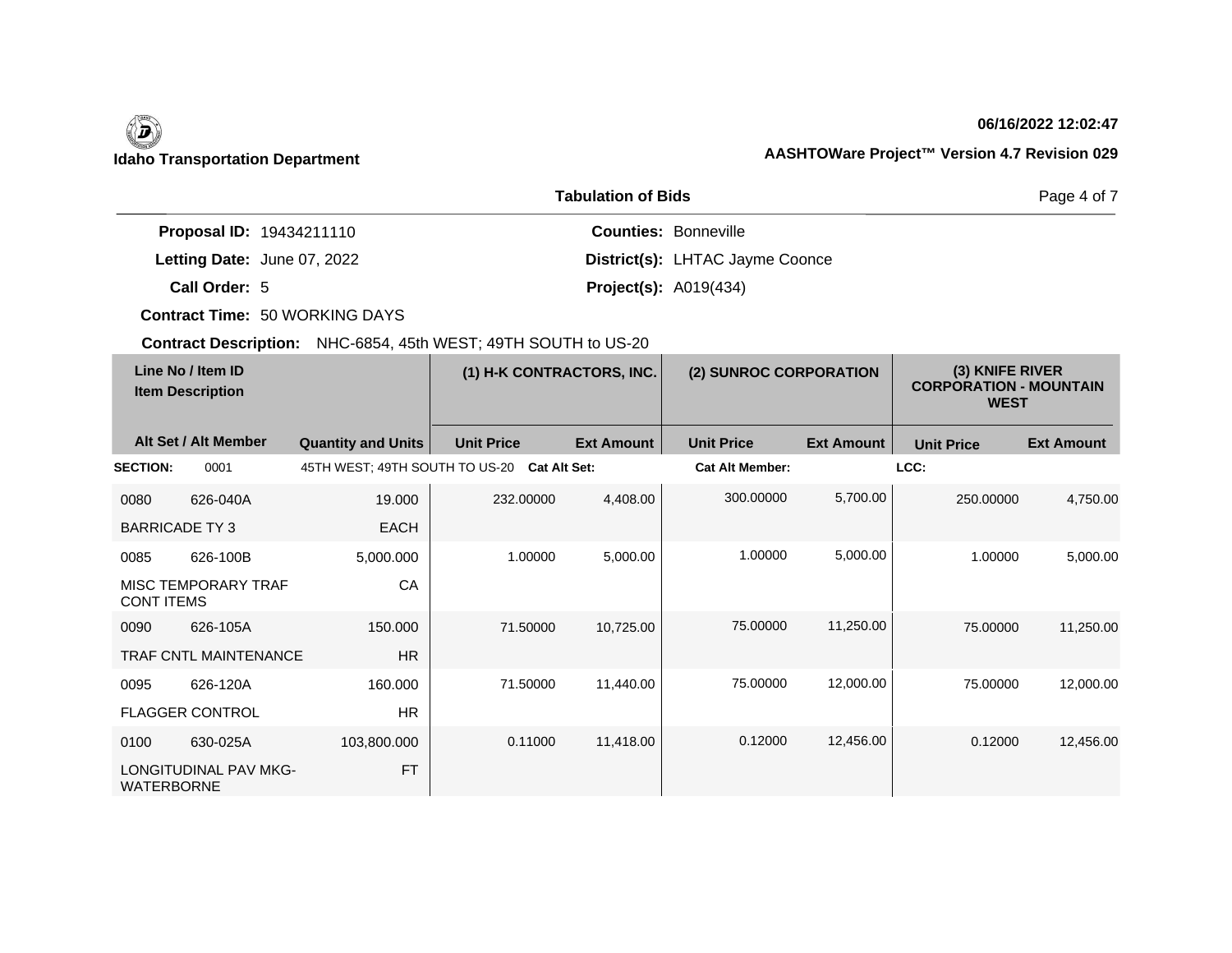#### **06/16/2022 12:02:47**

Page 5 of 7

### **Idaho Transportation Department AASHTOWare Project™ Version 4.7 Revision 029**

| <b>Tabulation of Bids</b>       |                                 |  |  |  |
|---------------------------------|---------------------------------|--|--|--|
| <b>Proposal ID: 19434211110</b> | <b>Counties: Bonneville</b>     |  |  |  |
| Letting Date: June 07, 2022     | District(s): LHTAC Jayme Coonce |  |  |  |
| Call Order: 5                   | <b>Project(s): A019(434)</b>    |  |  |  |

**Contract Time:** 50 WORKING DAYS

| Line No / Item ID<br><b>Item Description</b> |                                                        | (1) H-K CONTRACTORS, INC.      |                     | (2) SUNROC CORPORATION |                        | (3) KNIFE RIVER<br><b>CORPORATION - MOUNTAIN</b><br><b>WEST</b> |                   |                   |
|----------------------------------------------|--------------------------------------------------------|--------------------------------|---------------------|------------------------|------------------------|-----------------------------------------------------------------|-------------------|-------------------|
|                                              | Alt Set / Alt Member                                   | <b>Quantity and Units</b>      | <b>Unit Price</b>   | <b>Ext Amount</b>      | <b>Unit Price</b>      | <b>Ext Amount</b>                                               | <b>Unit Price</b> | <b>Ext Amount</b> |
| <b>SECTION:</b>                              | 0001                                                   | 45TH WEST; 49TH SOUTH TO US-20 | <b>Cat Alt Set:</b> |                        | <b>Cat Alt Member:</b> |                                                                 | LCC:              |                   |
| 0105                                         | 675-005A                                               | (1.000)                        | 11,500.00000        | 11,500.00              | 11,000.00000           | 11,000.00                                                       | 12,000.00000      | 12,000.00         |
| <b>SURVEY</b>                                |                                                        | LS                             |                     |                        |                        |                                                                 |                   |                   |
| 0110                                         | 675-010A                                               | 5,000.000                      | 1.00000             | 5,000.00               | 1.00000                | 5,000.00                                                        | 1.00000           | 5,000.00          |
|                                              | DIRECTED SURVEYING<br>OFFICE COMPUTATIONS              | CA                             |                     |                        |                        |                                                                 |                   |                   |
| 0115                                         | 675-015A                                               | 5,000.000                      | 1.00000             | 5,000.00               | 1.00000                | 5,000.00                                                        | 1.00000           | 5,000.00          |
|                                              | DIRECTED SURVEYING CREW                                | CA                             |                     |                        |                        |                                                                 |                   |                   |
| 0120                                         | 676-005A                                               | (1.000)                        | 4,800.00000         | 4,800.00               | 5,800.00000            | 5,800.00                                                        | 5,000.00000       | 5,000.00          |
|                                              | <b>RECORD OF EXISTING</b><br><b>PAVEMENT MARKINGS</b>  | LS                             |                     |                        |                        |                                                                 |                   |                   |
| 0125                                         | S900-50A                                               | 5,000.000                      | 1.00000             | 5,000.00               | 1.00000                | 5,000.00                                                        | 1.00000           | 5,000.00          |
|                                              | <b>CONTINGENCY AMOUNT</b><br><b>MISCELLANEOUS WORK</b> | CA                             |                     |                        |                        |                                                                 |                   |                   |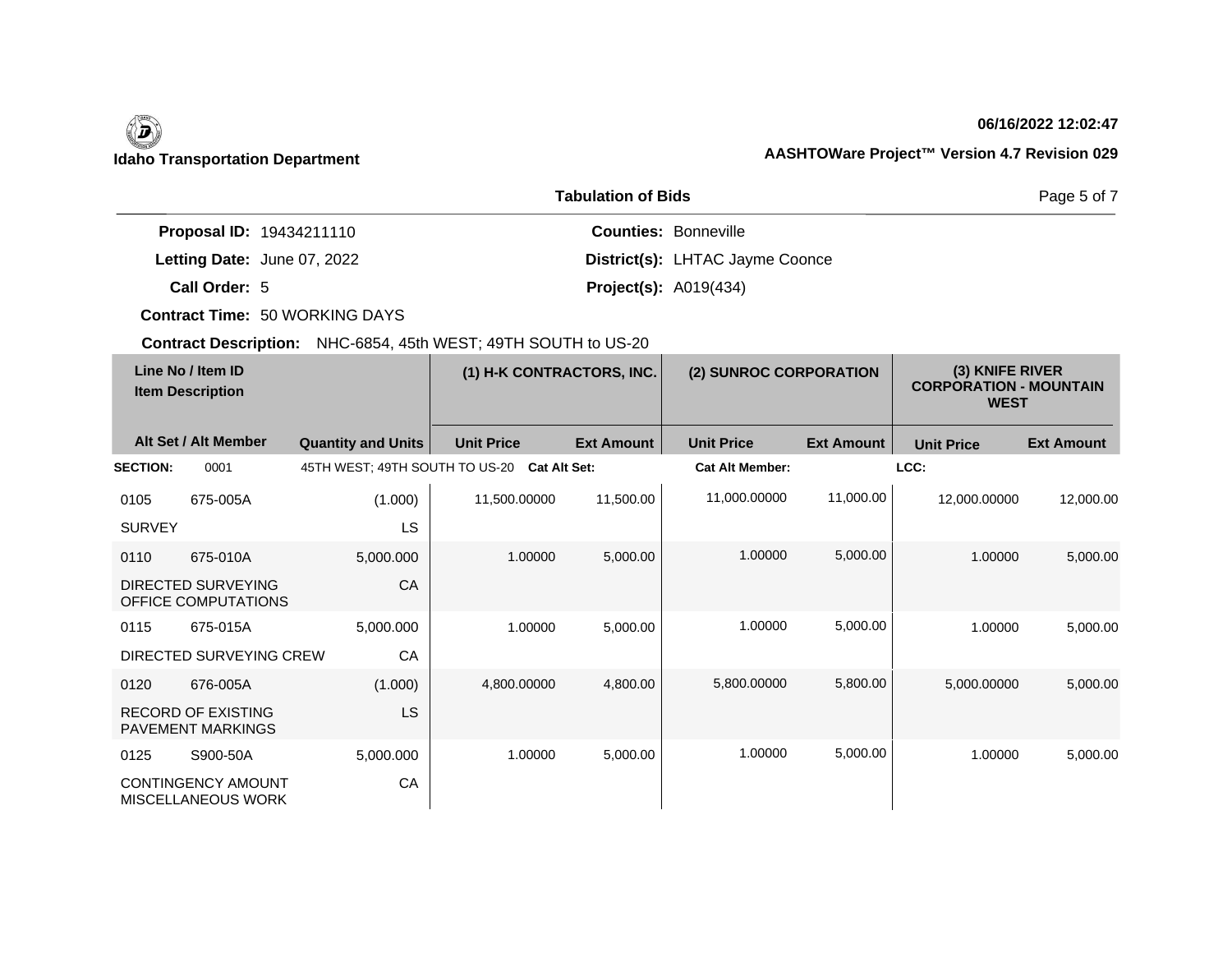#### **06/16/2022 12:02:47**

Page 6 of 7

### **Idaho Transportation Department AASHTOWare Project™ Version 4.7 Revision 029**

|                                 | <b>Tabulation of Bids</b>              |  |  |  |  |  |
|---------------------------------|----------------------------------------|--|--|--|--|--|
| <b>Proposal ID: 19434211110</b> | <b>Counties: Bonneville</b>            |  |  |  |  |  |
| Letting Date: June 07, 2022     | <b>District(s): LHTAC Jayme Coonce</b> |  |  |  |  |  |
| Call Order: 5                   | <b>Project(s): A019(434)</b>           |  |  |  |  |  |

**Contract Time:** 50 WORKING DAYS

| Line No / Item ID<br><b>Item Description</b> |                      | (1) H-K CONTRACTORS, INC.      |                     | (2) SUNROC CORPORATION |                        | (3) KNIFE RIVER<br><b>CORPORATION - MOUNTAIN</b><br><b>WEST</b> |                   |                   |
|----------------------------------------------|----------------------|--------------------------------|---------------------|------------------------|------------------------|-----------------------------------------------------------------|-------------------|-------------------|
|                                              | Alt Set / Alt Member | <b>Quantity and Units</b>      | <b>Unit Price</b>   | <b>Ext Amount</b>      | <b>Unit Price</b>      | <b>Ext Amount</b>                                               | <b>Unit Price</b> | <b>Ext Amount</b> |
| <b>SECTION:</b>                              | 0001                 | 45TH WEST; 49TH SOUTH TO US-20 | <b>Cat Alt Set:</b> |                        | <b>Cat Alt Member:</b> |                                                                 | LCC:              |                   |
| 0130                                         | S904-05A             | (1.000)                        | 14,300.00000        | 14,300.00              | 15,000.00000           | 15,000.00                                                       | 30,000.00000      | 30,000.00         |
|                                              | SP LANDSCAPE REPAIR  | LS                             |                     |                        |                        |                                                                 |                   |                   |
| 0135                                         | S904-05B             | (1.000)                        | 7,000.00000         | 7,000.00               | 7,000.00000            | 7,000.00                                                        | 6,000.00000       | 6,000.00          |
|                                              | SP SPRINKLER REPAIR  | LS                             |                     |                        |                        |                                                                 |                   |                   |
| 0140                                         | S910-05A             | 5.930                          | 1,200.00000         | 7,116.00               | 980.00000              | 5,811.40                                                        | 7,500.00000       | 44,475.00         |
|                                              | SP SHOULDER GRADING  | <b>MILE</b>                    |                     |                        |                        |                                                                 |                   |                   |
| 0145                                         | S912-05A             | 230.000                        | 15.50000            | 3,565.00               | 15.00000               | 3,450.00                                                        | 145.00000         | 33,350.00         |
| SP LAWN REPAIR                               |                      | SY                             |                     |                        |                        |                                                                 |                   |                   |
| 0150                                         | S914-05A             | 2,400.000                      | 29.00000            | 69,600.00              | 25.00000               | 60,000.00                                                       | 15.00000          | 36,000.00         |
|                                              | SP SHOULDER MATERIAL | <b>TON</b>                     |                     |                        |                        |                                                                 |                   |                   |
| 0155                                         | Z629-05A             | (1.000)                        | 298,004.75000       | 298,004.75             | 723,600.00000          | 723,600.00                                                      | 340,000.00000     | 340,000.00        |
| <b>MOBILIZATION</b>                          |                      | LS                             |                     |                        |                        |                                                                 |                   |                   |